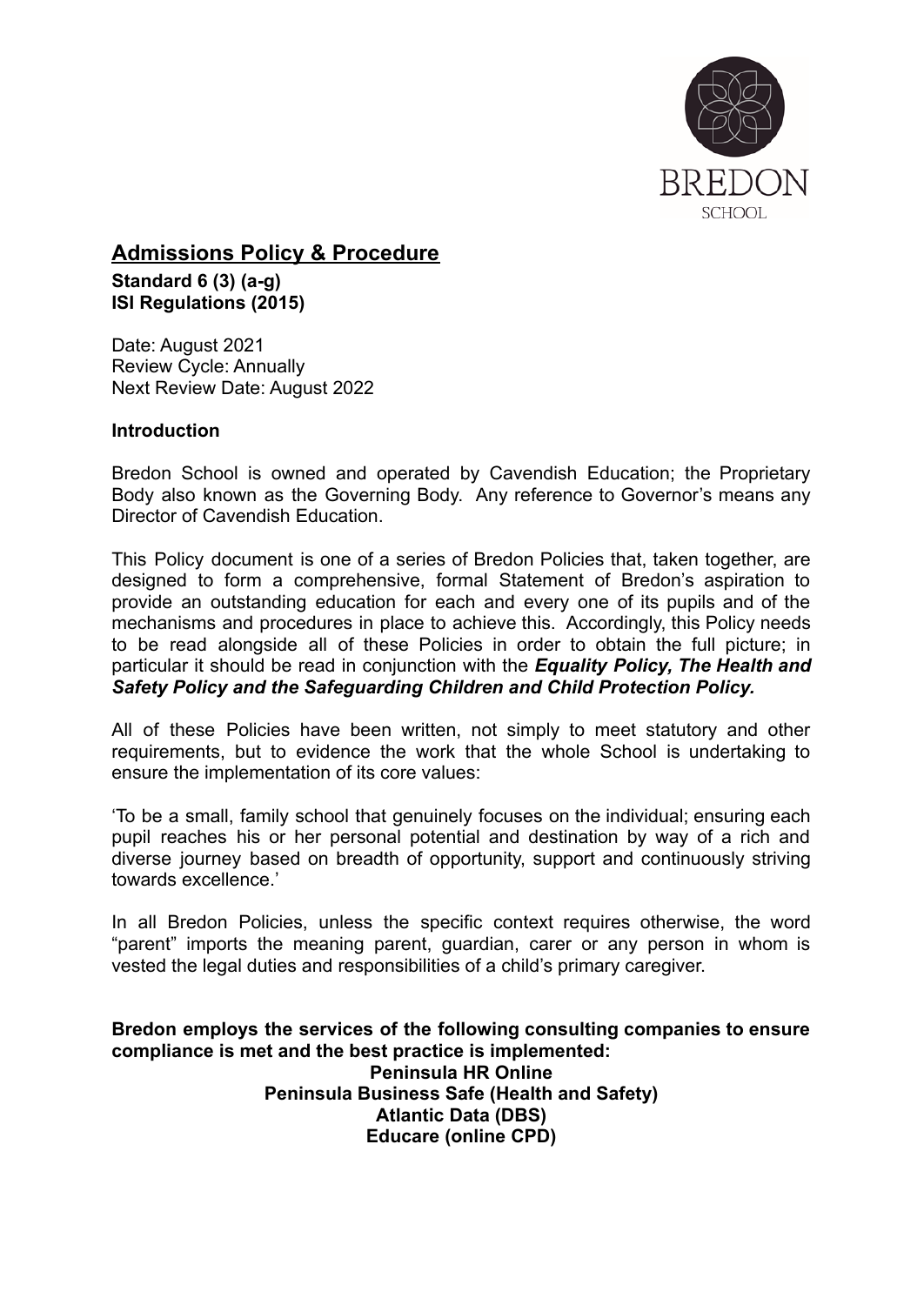

Bredon School is a dyslexia specialist mainstream independent school. All applications for admittance are dealt with in strict order of receipt. We have clear admissions criteria and through these we are able to decide if we can support and, most importantly, meet the needs of any applicant.

Our primary offer is to support pupils with dyslexia and dyscalculia to achieve their potential in a caring, nurturing environment.

Bredon has a justified reputation for its expertise in the area of dyslexia however, Bredon is not a school that can cater for pupils who have acute special educational needs, where the level or nature of the needs is beyond that of our staff expertise and/or resources.

Bredon School does not accept pupils with behavioural difficulties or pupils who require high levels of academic or pastoral support, though we acknowledge and can deal with many of the minor behavioural issues that are often evident through frustration, etc. in children with dyslexia and dyscalculia. Bredon School is not equipped to deal with pupils who may require restraint.

Admission and entry is subject to the availability of a place, the pupil satisfying the necessary criteria set out above, and successful completion of the admission procedure detailed below.

The school operates an Equal Opportunities Policy and adheres to the Disability Discrimination Act.

## **Admissions Procedure**

#### **Providing information about your child and their learning needs**

In the first instance, we will ask you to provide copies of your child's most recent school report (including teacher comments), and if applicable, an Educational Psychologist's report or Education, Health and Care Plan (EHCP) (if they have one), plus any other relevant documents. These will be reviewed by our SENCO who will confirm whether, based on the information provided, it is likely that we would be able to support your child's learning needs at Bredon. If our SENCO has any concerns or reservations then we will be able to let you know very early on in the process and it may be that we are unable to proceed with an application for your child. Please note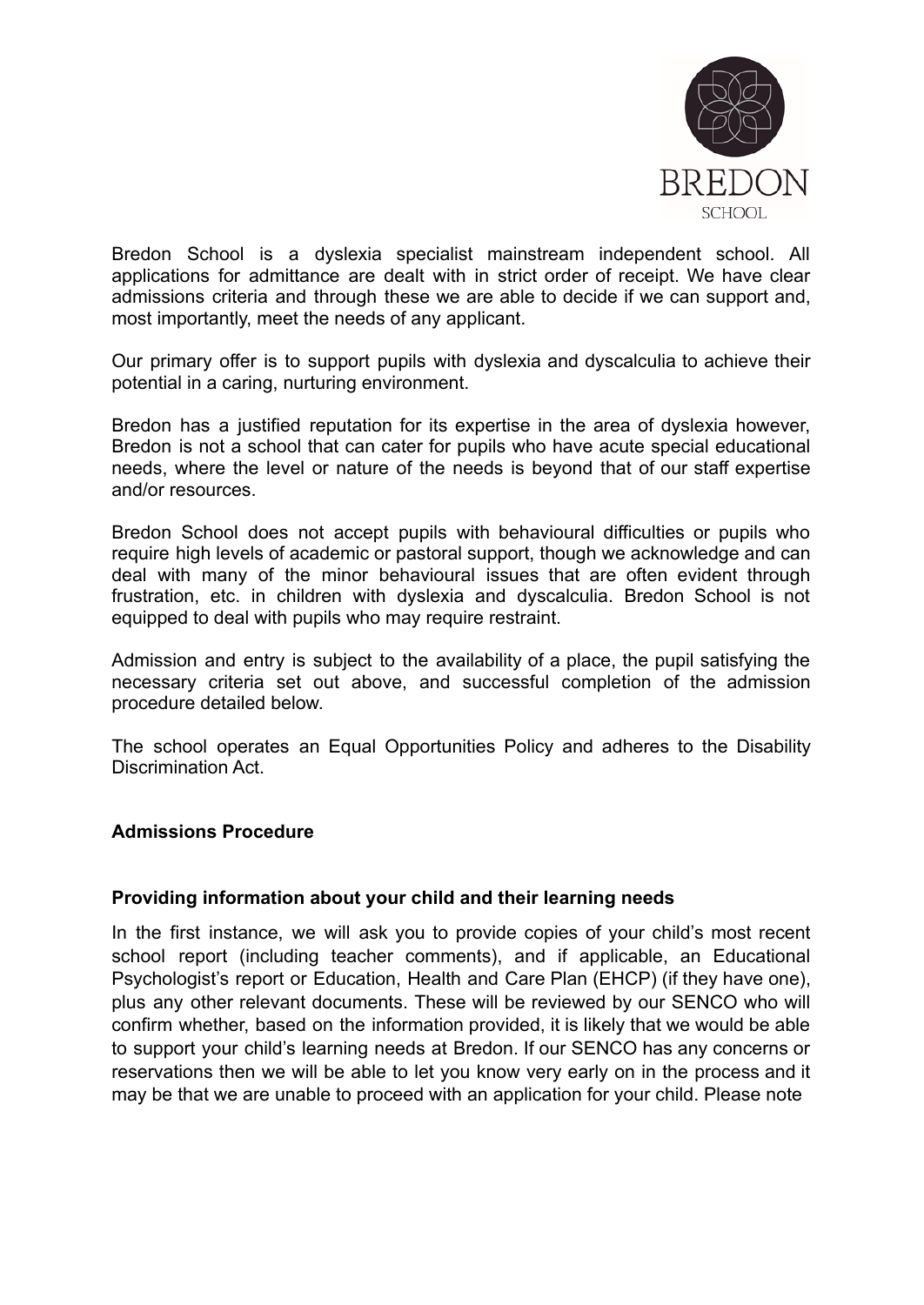

that it can take between one and two weeks for the documents to be reviewed due to the volume of enquiries we receive.

## **Arrange a visit**

If the Admissions Team and SENCO feel we can meet the learning needs of the child and the applicant falls into either category 1 or 2 (note: Internal Document regarding student profile), the next step is to come and visit us; either by arranging an individual visit or by attending one of our Open Mornings. On an individual visit you will be shown around the School by one of the Admissions Team or senior members of staff and, wherever possible, we will also arrange a 1:1 meeting for you and your child with our Headmaster, or one of his Deputies. It may be that the Headmaster is able to offer a place following this meeting.

If a pupil falls into category 3, the admissions process will be decided by an internal panel, led by the Headmaster. This may result in a taster experience being offered and an additional interview, or where we feel we cannot meet need, a request being rejected.

At Open Mornings, the tours are conducted by current pupils and there will be an opportunity to meet key members of staff. Please note that if you have any concerns over whether Bredon is the right fit for your child prior to booking onto an Open Morning, please contact the Admissions team in advance to discuss further.

## **Arrange a taster experience and register for a place**

Having provided reports and visited the School we hope you will wish to continue to the next step which is to arrange a taster experience ("Taster") for your child. At this point, you will also be asked to formally register your child for a place by completing an application form and paying an application fee (please refer to the current fee schedule).

The taster is a required element of the admissions process and involves your child coming to stay with us for either three consecutive days (day pupils) or five days and nights (boarding pupils). Prospective pupils should do their taster in the academic year prior to entry. During his or her taster, your child will shadow a pupil from their current year cohort, attending a full programme of lessons and activities. The taster is also an opportunity for us to assess how well your child would fit in at Bredon, socially and academically. If there are concerns following the guest days, then the School can request another taster period.